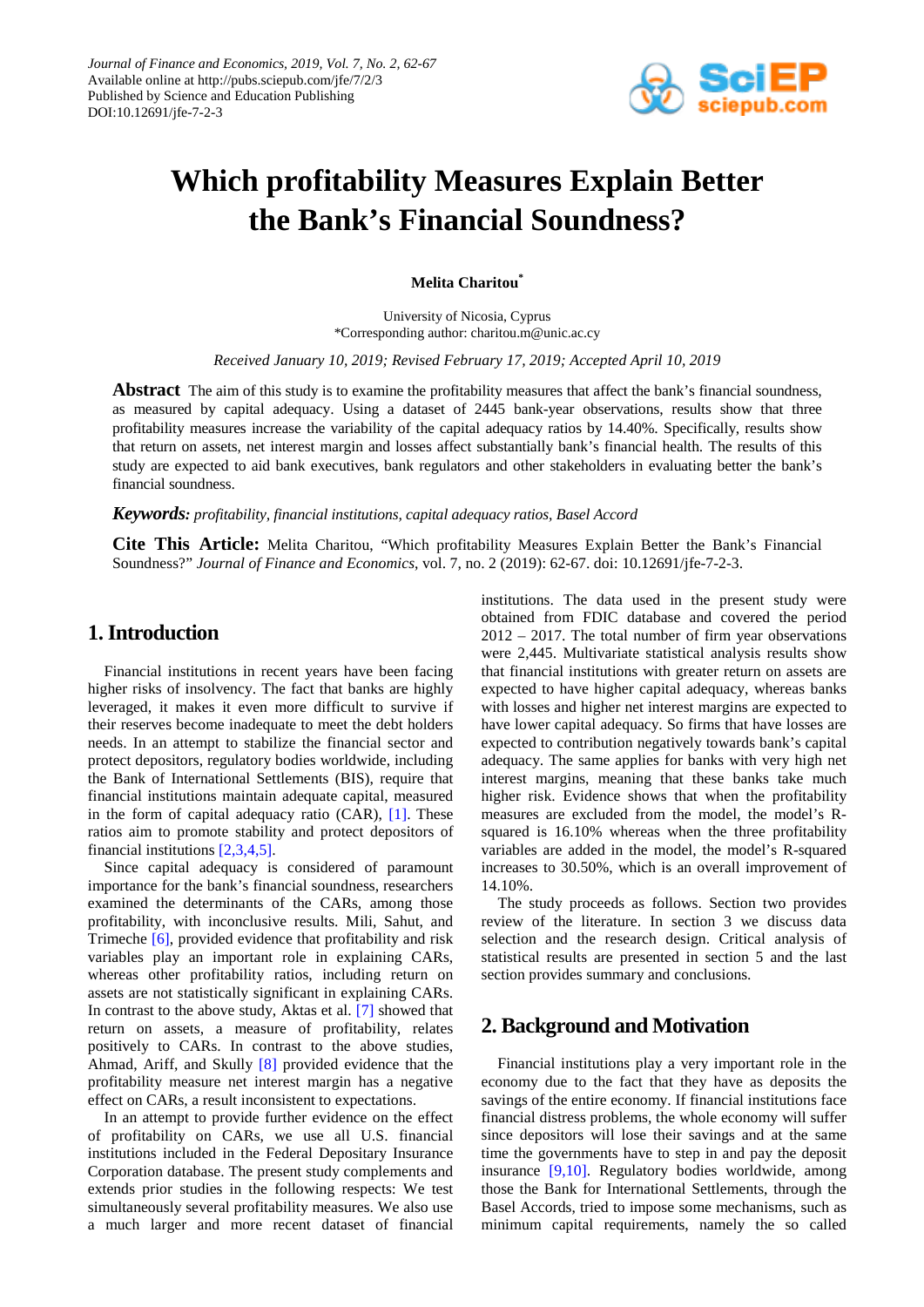capital adequacy ratios (CAR). CARs are used to promote the stability and efficiency of financial systems worldwide [\[11,12\].](#page-5-6) Also, CARs are used to protect stakeholders, and especially depositors, as a result of major risks faced by banks, especially, credit risk (from both balance sheet and off balance sheet exposures), operational risk, market risk and liquidity risk [\[1,3,4\].](#page-5-0)

Since CARs relate to the bank's financial soundness, several researchers examined empirically the determinants of CARs, using various explanatory variables, among those, efficiency, riskiness, profitability and bank size. Evidence though on the relationship between profitability and CARs has been inconclusive.

Using multinational financial institutions, Mili et al. [\[6\],](#page-5-2) showed that profitability and riskiness, as measured by net interest margin and loan loss provisions, respectively, are positively related to CARs. On the other hand, ROA, another profitability variable, was shown to be statistically insignificant. Consistent with the initial results of Mili et al [\[6\],](#page-5-2) Bateni et. al. [\[13\],](#page-5-7) Bokhari et. al. [\[14\],](#page-5-8) Ho and Hsu [\[15\],](#page-5-9) and showed that there exists a positive relationship between profitability and CARs. Also a study by Aktas et al. [\[7\],](#page-5-3) who used a dataset of European banks during the crisis period provided evidence that profitability as measured by ROA relates to CARs. In contract to the above results, the following researchers found negative, not positive relationship with CARS. Specifically, Ahmad, Ariff, and Skully [\[8\]](#page-5-4) provided evidence that the profitability measure net interest margin is negatively related to CARs. These results are in contrast to prior studies possibly because banks with high interest margins undertake higher risk, and subsequently these banks have lower asset quality and thus higher non performing loans. In contrast to the aforementioned studies, Sivaraman, Krishnan and Sukar [\[16\]](#page-5-10) who tested the determinants of CARS of U.S. CARs, provided evidence that bank profitability, riskiness and liquidity do not explain CARs. Consistent with Sivaraman et al [\[16\],](#page-5-10) Shingjergji and Hyseni [\[17\]](#page-5-11) showed that profitability is not stuatistically significant in explaining CARs.

Thus, as it can be seen from extant literature, the evidence regarding the relationship between profitability and CARS is mixed and inconclusive. Our study differs from prior studies in the following respects: We test simultaneously several profitability measures by using a much larger and more recent dataset of financial institutions.

The following hypothesis will be examined:

H1: There exists a positive relationship between various profitability measures and Capital Adequacy Ratios (CARs).

# **3. Methodology**

## **3.1. Collection of Data**

The data used in this study were collected from FDIC (Federal Deposit Insurance Corporation) database. FDIC is a US federal agency that insures bank deposits in case a financial institution faces financial distress problems. Our final sample size consists of 2,445 bank year observations from all US National Commercial banks in FDIC for the period 2012-2017. In order to be consistent with extant studies, we excluded from our sample observations with absolute studentized residuals greater than 2 since they were considered outliers.

## **3.2. Multivariate Models**

The following multivariate regression models will be used to examine the factors that affect the capital adequacy ratios of the US national financial institutions:

Reduced Model without profitability measures:

$$
CAR_{Tier1} = c_0 + c_4 * ch_{off_{prov}} + c_5 * Prov_{Loans}
$$
  
+  $c_6 * ch_{off loans} c_7 * Loans_{dep} + c_8 * IntExp_{TA}$   
+  $c_9 * ROE + c_{10} * LnTA + e$ .

Full Model with all profitability measures:

$$
CAR_{Tier1} = c_0 + c_1 * ROA + c_2 * Nimy + c_3 * Loss
$$
  
+  $c_4 * ch_{off_{prov}} + c_5 * Prov_{Loans}$   
+  $c_6 * ch_{off_{Ioans}} c_7 * Loss_{dep} + c_8 * IntExp_{TA}$   
+  $c_9 * ROE + c_{10} * LnTA + e$ .

The dependent variable is CAR\_Tier1: capital adequacy ratio-Tier1. Independent variables are: ROA: Return on assets, Nimy: net interest margin, Loss is an indicator variable that takes the value of 1 if the financial institution has losses during a specific year and 0 otherwise, charge off Prov is the credit loss provision to net charge off, Prov\_Loans: loss allowance to loans, Loans\_Dep: net loans and leases to deposits, IntExp\_TA is the interest expense to total assets, ROE is the return on equity, LnTA is the natural logarithm of total assets.  $c_0$  is the intercept term, c<sub>i</sub>: slope coefficient, e<sub>i</sub>: error term.

# **4. Empirical Results**

### **4.1. Descriptive Statistics**

In [Table 1](#page-2-0) we show descriptive statistics for our variables that we included in our comprehensive multivariate regression model. Our results show that US banks have on average Tier 1 Capital adequacy ratios 15% (median 13.1%). The means of the three profitability ratios, Return on Assets (ROA), net interest margin (nimy) and loss are 1.2%, 4% and 3.4%, respectively. The means of the ch\_off\_prov and ch\_off\_loans are 0.271 and 0.474, respectively. Regarding Prov loans, Loans Dep, intExp\_TA and ROE, their means are 1.535, 3,686, 0.5% and 9.4%, respectively.

#### **4.2. Correlation Analysis**

Results in [Table 2](#page-2-1) show Pearson correlation analysis results between CARs, our independent variable, and all the independent variables. Evidence presented indicates that there is a relationship between Capital Adequacy Ratios (CAR\_Tier1) and profitability ratios and other explanatory variables. Results show that the return on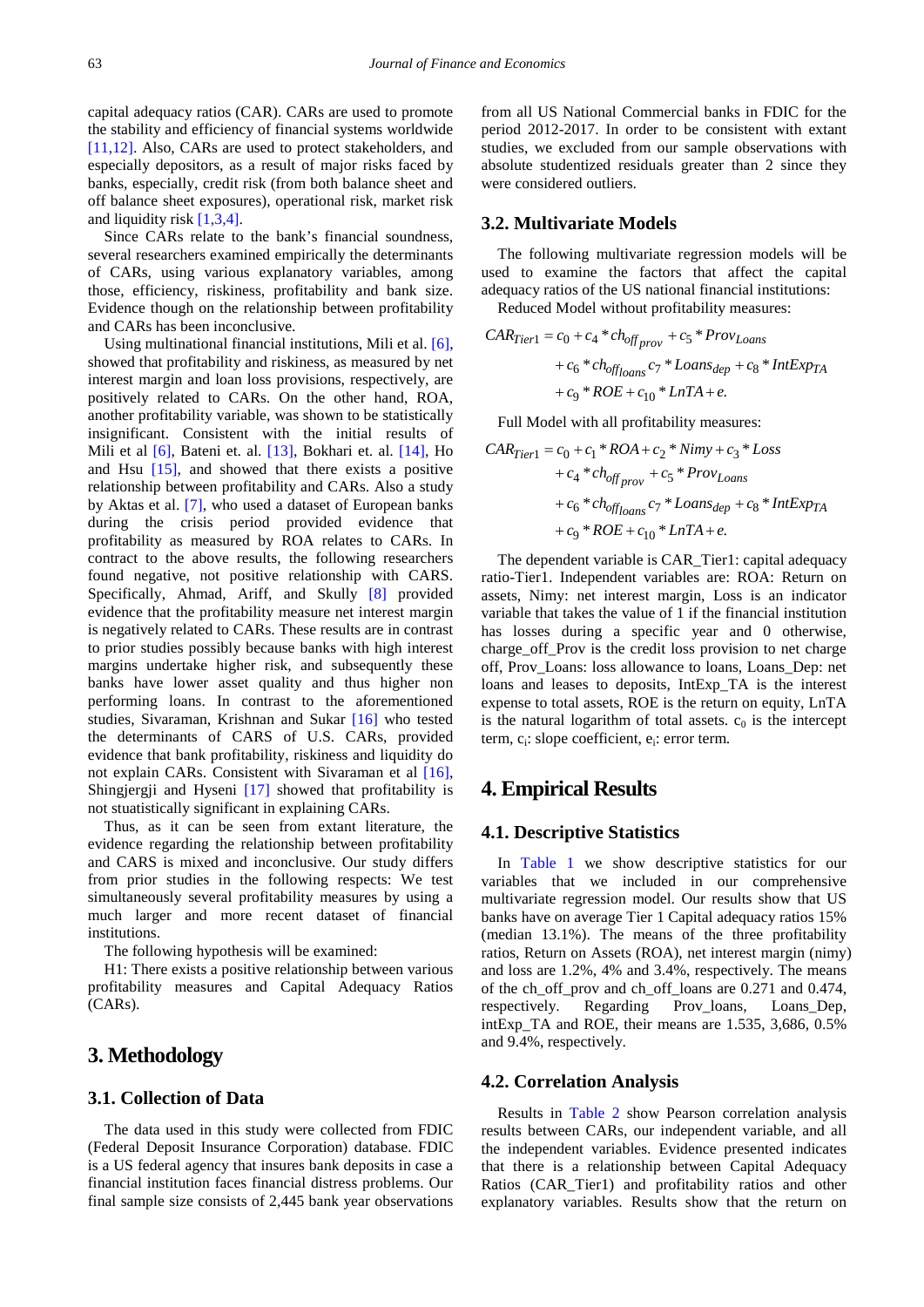assets and net interest margin are positively related to capital adequacy whereas losses are negatively related. Specifically, the correlation between ROA and capital adequacy is 39.3% and the correlation between net interest margin and capital adequacy is 2.2%. Evidence also shows that ch\_off\_prov, provisions to loans and ch\_off\_loans variables are positively related to capital adequacy of financial institutions. Furthermore, results show that there is no multicollinearity between the explanatory variables since the the highest correlation among the these variables is only 63.4%. Detailed information about multicollinearity testing is presented later on in this study when the full regression analysis model is discussed.

## **4.3. Multivariate Analysis Results**

## **4.3.1. Reduced Model**

In [Table 3](#page-2-2) we present results on the relationship between financial variables (excluding profitability) and capital adequacy (CAR\_Tier1), for all US banks from 2012 till 2017. Our final dataset includes 2,445 bank-year observations. Regression model used:

$$
CAR_{Tier1} = c_0 + c_4 * ch_{off_{prov}} + c_5 * Prov_{Loans}
$$
  
+  $c_6 * ch_{offloans} c_7 * Loans_{dep} + c_8 * IntExp_{TA}$   
+  $c_9 * ROE + c_{10} * LnTA + e$ .

| 'able |  |
|-------|--|
|-------|--|

<span id="page-2-0"></span>

|              | N    | Mean   | Median | Std. Deviation |
|--------------|------|--------|--------|----------------|
| CAR_Tier1    | 2445 | 0.150  | 0.131  | 0.065          |
| <b>ROA</b>   | 2445 | 0.012  | 0.010  | 0.021          |
| Nimy         | 2445 | 0.040  | 0.035  | 0.026          |
| <b>LOSS</b>  | 2445 | 0.034  | 0.000  | 0.180          |
| Ch_off_prov  | 2445 | 0.271  | 0.097  | 6.268          |
| Prov_Loans   | 2445 | 1.535  | 1.227  | 1.259          |
| Ch_off_Loans | 2445 | 0.474  | 0.176  | 0.959          |
| Loans_Dep    | 2445 | 3.686  | 0.846  | 72.051         |
| IntExp_TA    | 2445 | 0.005  | 0.004  | 0.004          |
| <b>ROE</b>   | 2445 | 0.094  | 0.085  | 0.128          |
| LnTA         | 2445 | 15.069 | 14.911 | 1.893          |

Descriptive statistics results for all our U.S. banks included in our dataset for the period 2012-2017 are presented in this table. The dependent variable is CAR\_Tier1: capital adequacy ratio-Tier 1. Independent variables are: Return on assets, Nimy: net interest margin, Loss is an indicator variable that takes the value of 1 if the financial institution has losses during a specific year and 0 otherwise, charge off Prov is the credit loss provision to net charge off, Prov\_Loans: loss allowance to loans, charge\_off\_loans: net charge off to loans, Loans\_Dep: net loans and leases to deposits, IntExp\_TA is the interest expense to total assets, ROE is the return on equity, LnTA is the natural logarithm of total assets.

#### **Table 2. Correlation Analysis**

<span id="page-2-1"></span>

|               | CAR Tier1 | <b>ROA</b> | Nimy  | LOSS    | $Ch_off_prov$ | Prov Loans | Ch off Loans |
|---------------|-----------|------------|-------|---------|---------------|------------|--------------|
| CAR Tier1     | .000      | .393       | .022  | $-.040$ | .035          | .280       | .110         |
| <b>ROA</b>    |           | 000.1      | .358  | $-.243$ | .019          | .153       | .160         |
| Nimy          |           |            | 1.000 | $-.046$ | $-.025$       | .437       | .634         |
| <b>LOSS</b>   |           |            |       | 1.000   | .015          | .179       | .194         |
| $Ch_of\_prov$ |           |            |       |         | 1.000         | $-.029$    | $-.014$      |
| Prov_Loans    |           |            |       |         |               | 1.000      | .665         |
| Ch off Loans  |           |            |       |         |               |            | 1.000        |
| No of obs     | 2445      | 2445       | 2445  | 2445    | 2445          | 2445       | 2445         |

Pearson correlation analysis for all US banks for the period 2012-2017 are presented in this table. The dependent variable is CAR\_Tier1: capital adequacy ratio-Tier 1. Independent variables presented here are: ROA: Return on assets, Nimy: net interest margin, Loss is an indicator variable that takes the value of 1 if the financial institution has losses during a specific year and 0 otherwise, charge\_off\_Prov is the credit loss provision to net charge off, charge\_off\_loans: net charge off to loans, Prov\_Loans: loss allowance to loans.

<span id="page-2-2"></span>

| <b>Table 3. Regression Analysis</b> |             |           |           |              |  |  |
|-------------------------------------|-------------|-----------|-----------|--------------|--|--|
| Variable                            | Coefficient | Std error | t-stat    | significance |  |  |
| Ch_off_prov                         | .000        | .000      | 2.359     | .018         |  |  |
| Prov_Loans                          | .017        | .001      | 13.007    | .000         |  |  |
| Ch_off_Loans                        | $-.007$     | .002      | $-4.017$  | .000         |  |  |
| Loans_Dep                           | 0.000       | .000      | $-.233$   | .815         |  |  |
| IntExp_TA                           | .011        | .367      | .029      | .977         |  |  |
| <b>ROE</b>                          | .098        | .009      | 10.454    | .000         |  |  |
| LnTA                                | $-.007$     | .001      | $-10.316$ | .000         |  |  |
| Intercept                           | .219        | .010      | 20.961    | .000         |  |  |
| F-value                             | 67.800      |           |           | .000         |  |  |
| Rsquared                            | 16.10%      |           |           |              |  |  |
| Number of Obs                       | 2445        |           |           |              |  |  |

Multivariate regression analysis results for all US banks for the period 2012-2017 are presented in this table. The dependent variable is CAR\_Tier1: capital adequacy ratio-Tier 1. Independent variables are: charge\_off\_Prov is the credit loss provision to net charge off, Prov\_Loans: loss allowance to loans, charge\_off\_loans: net charge off to loans, Loans\_Dep: net loans and leases to deposits, IntExp\_TA is the interest expense to total assets, ROE is the return on equity, LnTA is the natural logarithm of total assets.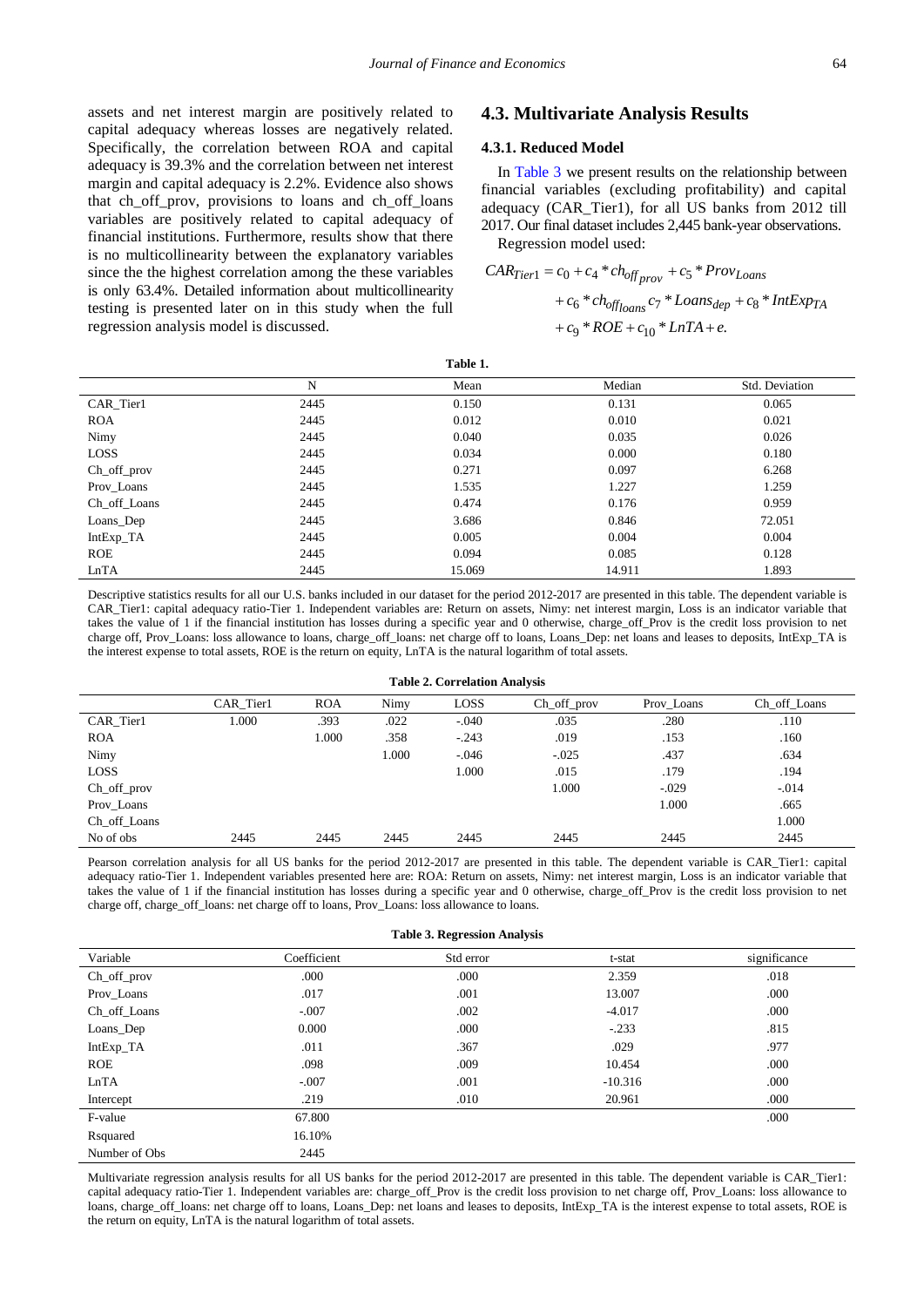Regarding overall results, the F-value of the model is 67.8, which is significant with a p-value 0.000. Results indicated that the explanatory variables affect CARs. Also, the adjusted R-squared is 16.1%, which implies that the model's explanatory variables explain 16.1% in the variability of the dependent variable CAR\_Tier1. Specifically, results indicate that five out of the six independent variables used in the model are statistically significant. These are Ch off loans, Prov loans, Ch\_off\_prof, ROE and LnTA.

#### **4.3.2. Reduced Model with Loss as the only Explanatory Variable**

In [Table 4](#page-3-0) we present results on the relationship between capital adequacy (CAR\_Tier1) and only one profitability measure, namely loss, beyond financial variables for all US National financial institutions over the period 2012-2017.

Regression model used:

$$
CAR_{Tier1} = c_0 + c_3 * Loss + c_4 * ch_{off_{prov}} + c_5 * Prov_{Loans}
$$

$$
+ c_6 * ch_{offloans} c_7 * Loans_{dep} + c_8 * IntExp_{TA}
$$

$$
+ c_9 * ROE + c_{10} * LnTA + e.
$$

**Table 4. Regression Analysis results with Loss variable only as profitability measure**

<span id="page-3-0"></span>

| Variable       | Coefficient | Std error | t-stat    | significance |
|----------------|-------------|-----------|-----------|--------------|
| Loss           | $-.006$     | .008      | $-715$    | .474         |
| Ch off prov    | .000        | .000      | 2.373     | .018         |
| Prov Loans     | .017        | .001      | 13.023    | .000         |
| Ch off Loans   | $-.007$     | .002      | $-3.894$  | .000         |
| Loans_Dep      | 0.000       | .000      | $-.227$   | .821         |
| IntExp_TA      | .026        | .368      | .071      | .943         |
| <b>ROE</b>     | .094        | .011      | 8.918     | .000         |
| LnTA           | $-.007$     | .001      | $-10.336$ | .000         |
| Intercept      | .220        | .011      | 20.871    | .000         |
| F-value        | 59.370      |           |           | .000         |
| Rsquared       | 16.00%      |           |           |              |
| Number of Obs. | 2445        |           |           |              |

Multivariate regression analysis results for all US banks for the period 2012-2017 are presented. The dependent variable is CAR\_Tier1: capital adequacy ratio-Tier 1. Independent variables are: Loss is an indicator variable that takes the value of 1 if the financial institution has losses during a specific year and 0 otherwise, charge\_off\_Prov is the credit loss provision to net charge off, Prov\_Loans: loss allowance to loans, charge off loans: net charge off to loans, Loans Dep: net loans and leases to deposits, IntExp\_TA is the interest expense to total assets, ROE is the return on equity, LnTA is the natural logarithm of total assets.

Regarding overall results, the F-value of the model is 59.37 and significant with a p-value 0.000. Results indicate that the explanatory variables used in the model affect CARs. Also, the adjusted R-squared of this model is 16.0% which means that the variables used in the model explain 16.0% in the variation of the Tier1 CARs. Specifically, results show that the profitability variable Loss does not affect the capital adequacy of financial institutions, beyond the other financial variables. Results also show that five out of the six explanatory variables used in the model are statistically significant, namely, Ch\_off\_loans, Prov\_loans, Ch\_off\_prof, ROE and LnTA.

## **4.3.3. Reduced Model with Net interest Margin (nimy) as the Only Profitability Explanatory Variable**

In [Table 5](#page-3-1) we present results on the relationship between capital adequacy (CAR\_Tier1) and only one profitability measure, namely net interest margin (nimy), beyond financial variables for all US National financial institutions.

Regression model used:

$$
CAR_{Tier1} = c_0 + c_2 * Nimy + c_4 * ch_{off_{prov}} + c_5 * Prov_{Loans}
$$

$$
+ c_6 * ch_{offioans} c_7 * Loans_{dep} + c_8 * IntExp_{TA}
$$

$$
+ c_9 * ROE + c_{10} * LnTA + e.
$$

**Table 5. Regression Analysis results with Net interest margin (Nimy) only as profitability measure**

<span id="page-3-1"></span>

| Variable           | Coefficient | Std error | t-stat    | significance |
|--------------------|-------------|-----------|-----------|--------------|
| Nimy               | $-765$      | .066      | $-11.570$ | .000         |
| $Ch_$ off $_$ prov | .000        | .000      | 2.202     | .028         |
| Prov Loans         | .017        | .001      | 13.674    | .000         |
| Ch off Loans       | .005        | .002      | 2.350     | .019         |
| Loans_Dep          | 0.000       | .000      | .680      | .497         |
| IntExp_TA          | .727        | .363      | 2.004     | .045         |
| <b>ROE</b>         | .154        | .010      | 14.899    | .000         |
| LnTA               | $-.008$     | .001      | $-12.212$ | .000         |
| Intercept          | .251        | .011      | 23.817    | .000         |
| F-value            | 79.290      |           |           | .000         |
| Rsquared           | 20.40%      |           |           |              |
| Number of Obs      | 2445        |           |           |              |

In this table we present regression analysis results for all US financial institutions for the period 2012-2017. The dependent variable is CAR\_Tier1: capital adequacy ratio-Tier 1. Independent variables are: Nimy: net interest margin, charge\_off\_Prov is the credit loss provision to net charge off, Prov\_Loans: loss allowance to loans, charge\_off\_loans: net charge off to loans, Loans\_Dep: net loans and leases to deposits, IntExp\_TA is the interest expense to total assets, ROE is the return on equity, LnTA is the natural logarithm of total assets.

Regarding overall model results, the F-value of the model is 79.29 and statistically significant with a p-value 0.000. These results imply that the variables used in the model explain CARs. Moreover, the model's adjusted R-squared is 20.4%, which means that the variables used in the model explain 20.4% in the variation of the Tier1 CARs. Results show that the profitability variable net interest margin affects negatively the capital adequacy of financial institutions, beyond the other financial variables. Results also show that four out of the six explanatory variables, beyond the control variable LnTA, used in the model are statistically significant, namely, Ch\_off\_loans, Prov\_loans, Ch\_off\_prof, and ROE.

#### **4.3.4 Reduced Model with Return on Assets (ROA) as the Only Profitability Explanatory Variable**

In [Table 6](#page-4-0) we present results on the relationship between capital adequacy (CAR\_Tier1) and only one profitability measure, namely ROA, beyond financial variables for all US National financial institutions.

Regression model used:

$$
CAR_{Tier1} = c_0 + c_1 * ROA + c_4 * ch_{off_{prov}} + c_5 * Prov_{Loans}
$$
  
+  $c_6 * ch_{offloans} c_7 * Loans_{dep} + c_8 * IntExp_{TA}$   
+  $c_9 * ROE + c_{10} * LnTA + e$ .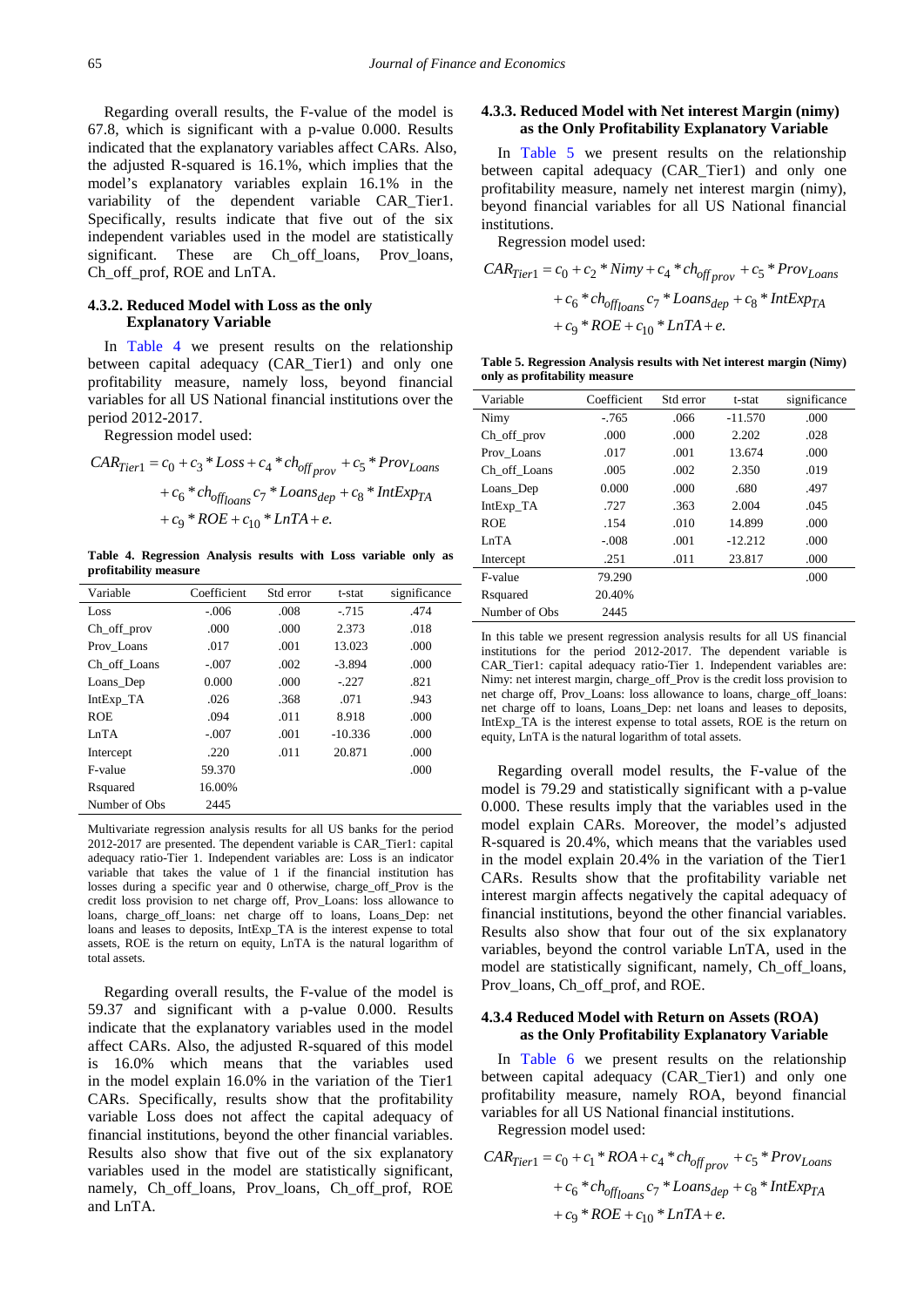**Table 6. Regression Analysis results with ROA only as profitability measure**

<span id="page-4-0"></span>

| Variable       | Coefficient | Std error | t-stat   | significance |
|----------------|-------------|-----------|----------|--------------|
| <b>ROA</b>     | 1.375       | .076      | 18.011   | .000         |
| Ch_off_prov    | .000        | .000      | 1.858    | .063         |
| Prov Loans     | .014        | .001      | 11.688   | .000         |
| Ch off Loans   | $-.010$     | .002      | $-5.668$ | .000         |
| Loans Dep      | 0.000       | .000      | $-.479$  | .632         |
| $IntExp_TA$    | .093        | .345      | .268     | .788         |
| <b>ROE</b>     | $-.061$     | .012      | $-4.893$ | .000         |
| InTA           | $-.006$     | .001      | $-9.811$ | .000         |
| Intercept      | .212        | .010      | 21.566   | .000         |
| F-value        | 107.900     |           |          | .000         |
| Rsquared       | 25.90%      |           |          |              |
| Number of Obs. | 2445        |           |          |              |

In this table we present regression analysis results for all US financial institutions for the period 2012-2017. The dependent variable is CAR\_Tier1: capital adequacy ratio-Tier 1. Independent variables are: ROA: Return on assets, charge off Prov is the credit loss provision to net charge off, Prov\_Loans: loss allowance to loans, charge\_off\_loans: net charge off to loans, Loans\_Dep: net loans and leases to deposits, IntExp\_TA is the interest expense to total assets, ROE is the return on equity, LnTA is the natural logarithm of total assets.

Regarding the overall performance of the model, the F-value is 107.9 and statistically significant with a p-value 0.000. These results imply that the variables used in the model explain CARs Also, the model's adjusted R-squared is 25.9%. Thus results indicate that the explanatory variables employed in the model explain 25.9% in the variability of the Tier1 CARs. Specifically, results show that the profitability variable ROA affects positively the capital adequacy of financial institutions, beyond the other financial variables. Results also show that five out of the six explanatory variables used in the model are statistically significant. These are Ch\_off\_loans, Prov\_loans, Ch\_off\_prof, ROE and LnTA.

#### **4.3.5. Full Model with All Profitability Measures as Explanatory Variable**

In [Table 7](#page-4-1) we present results on the relationship between capital adequacy (CAR\_Tier1) and all three profitability measures, beyond financial variables for all US National financial institutions.

Regression model used:

$$
CAR_{Tier1} = c_0 + c_1 * ROA + c_2 * Nimy
$$
  
+  $c_3 * Loss + c_4 * ch_{off_{prov}} + c_5 * Prov_{Loans}$   
+  $c_6 * ch_{off_{Ioans}} c_7 * Loss_{dep} + c_8 * IntExp_{TA}$   
+  $c_9 * ROE + c_{10} * LnTA + e$ .

The F-value, which is an indicator of the overall performance of the model, is 108.5 and statistically significant with a p-value 0.000. These results imply that the variables used in the model explain CARs. Moreover, the model's adjusted R-squared is 30.5% which means that the variables used in the model explain 30.5% in the variation of the Tier1 CARs. Specifically, results show that all three profitability variables affect the capital adequacy of financial institutions, beyond the other financial variables. Results also show that five out of the six explanatory variables used in the model are

statistically significant. These are Ch off loans, Prov loans, Ch off prof, interest expense to total assets and LnTA.

**Table 7. Regression Analysis - Full Model with all profitability measures**

<span id="page-4-1"></span>

| Variable           | Coefficient | <b>Std Error</b> | t-value   | Significance | VIF   |
|--------------------|-------------|------------------|-----------|--------------|-------|
| <b>ROA</b>         | 1.398       | .074             | 18.872    | .000         | 2.082 |
| Nimy               | $-786$      | .062             | $-12.710$ | .000         | 2.246 |
| LOSS               | $-.017$     | .007             | $-2.451$  | .014         | 1.360 |
| $Ch_$ off $_$ prov | .000        | .000             | 1.718     | .086         | 1.003 |
| Prov Loans         | .015        | .001             | 12.476    | .000         | 1.904 |
| Ch off Loans       | .003        | .002             | 1.665     | .096         | 2.806 |
| Loans_Dep          | 0.000       | .000             | .537      | .592         | 1.017 |
| IntExp_TA          | .878        | .339             | 2.586     | .010         | 1.194 |
| <b>ROE</b>         | $-.017$     | .014             | $-1.256$  | .209         | 2.607 |
| LnTA               | $-.007$     | .001             | $-12.087$ | .000         | 1.087 |
| Intercept          | .248        | .010             | 24.917    | .000         |       |
| F-value            | 108.500     |                  |           | .000         |       |
| Rsquared           | 30.50%      |                  |           |              |       |
| Number of Obs.     | 2445        |                  |           |              |       |

In this table we present regression analysis results for all US financial institutions for the period 2012-2017. The dependent variable is CAR\_Tier1: capital adequacy ratio-Tier 1. Independent variables are: ROA: Return on assets, Nimy: net interest margin, Loss is an indicator variable that takes the value of 1 if the financial institution has losses during a specific year and 0 otherwise, charge\_off\_Prov is the credit loss provision to net charge off, Prov\_Loans: loss allowance to loans, charge\_off\_loans: net charge off to loans, Loans\_Dep: net loans and leases to deposits, IntExp\_TA is the interest expense to total assets, ROE is the return on equity, LnTA is the natural logarithm of total assets.

Finally, evidence presented in this table shows that the maximum value of the Variance Inflation Factors (VIFs) is 2.806, thus there is no multicollinearity. Econometric analysis states that multicollinearity will be a problem if VIFs are greater than 10.

In summary, based on the aforementioned discussion, evidence shows that profitability measures do affect bank's capital adequacy.

# **5. Summary & Conclusions**

In this study we examined whether profitability measures play an important role in explaining capital adequacy indicators of US banks. Our sample includes 2455 banks from 2012 till 2017. Our results indicated that financial institutions with greater return on assets are expected to have higher capital adequacy, whereas banks with losses and higher net interest margins are expected to have lower capital adequacy. So firms that have losses are expected to contribution negatively towards bank's capital adequacy. The same applies for banks with very high net interest margins, meaning that these banks take much higher risk. Evidence shows that when the profitability measures are excluded from the model, the model's Rsquared is 16.10% whereas when the three profitability variables are added in the model, the model's R-squared increases to 30.50%, which is an overall improvement of 14.10%. Evidence also shows that the biggest improvement is due to the inclusion of the ROA in the model. Specifically, when this variable was added in the